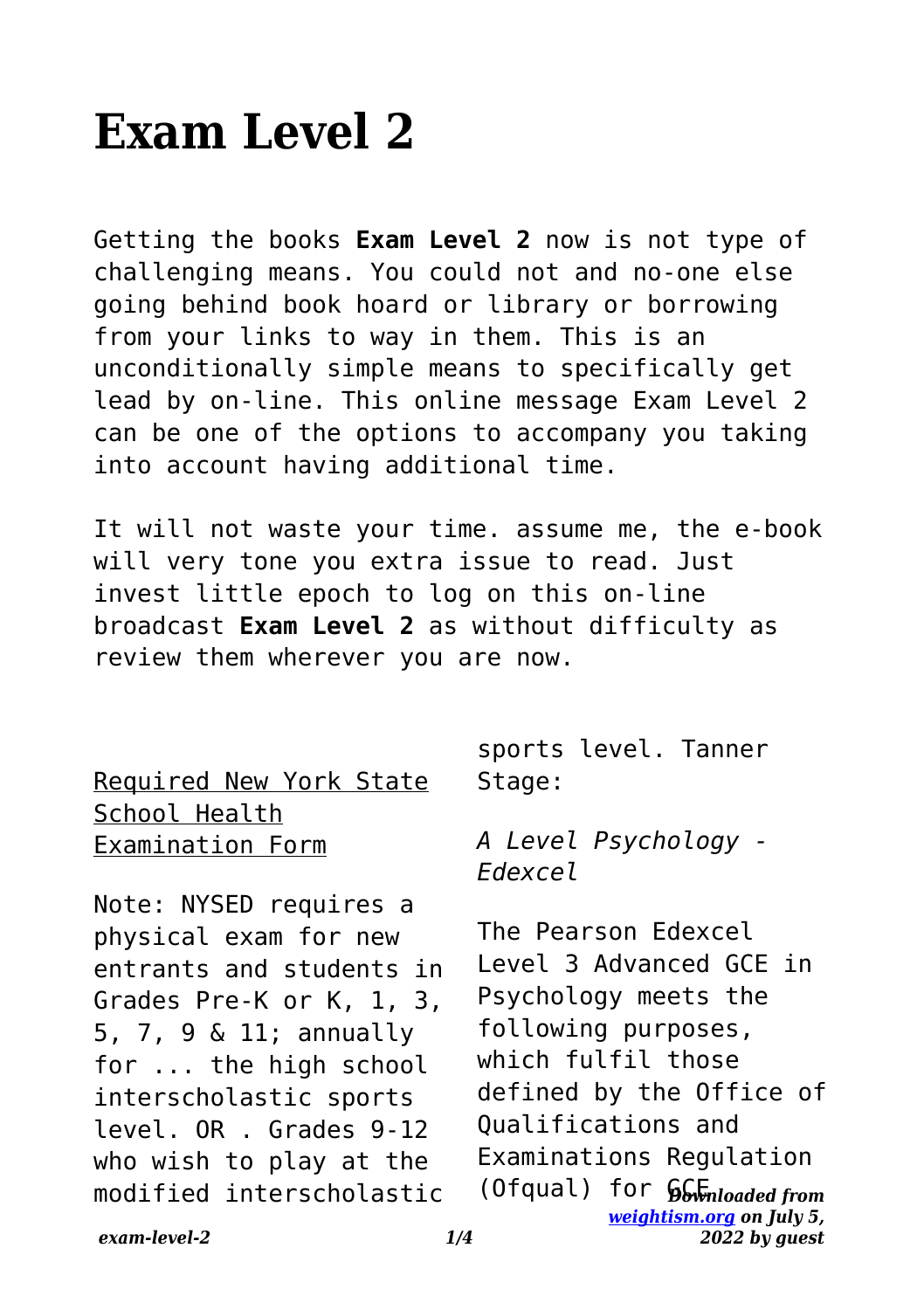qualifications in their GCE Qualification Level Conditions and Requirements document, published in April 2014. The purposes of this qualification are to:

## **Cambridge NATIONALS LEVEL 1/2 CREATIVE iMEDIA**

2.1 Guidance on unit content 8 2.2 Unit R081: Pre-production skills 9 2.3 Unit R082: Creating digital graphics 13 2.4 Unit R083: Creating 2D and 3D digital characters 16 2.5 Unit R084: Storytelling with a comic strip 18 2.6 Unit R085: Creating a multipage website 20 2.7 Unit R086: Creating a digital animation 23

## **Practice Final Exam Questions (2) -- Answers - DePaul …**

reject the null hypothesis at the significance level 0.05, and conclude that the

fish oil supplement did make a significant increase in the mean IQ. 2. Matched one-sample ttest. The water diet requires you to drink 2 cups of water every half hour from when you get up until you go to bed but eat anything you want.

## **Page No : 1 COMBINED GRADUATE LEVEL EXAM., 2020 (TIER …**

combined graduate level exam., 2020 (tier-2) LIST OF CANDIDATES SHORTL ISTED FOR EVALUATION OF TIER-3 FOR THE POST OF AAO (LIST-1)

*A Level Russian - Edexcel*

most detailed*pa*na*d af from [weightism.org](https://weightism.org) on July 5, 2022 by guest* Level can deliver Theme 1 and Theme 2 and one literary text or film in the first year, allowing students to be entered for the AS Level at the end of the year. ... ResultsPlus provides the

*exam-level-2 2/4*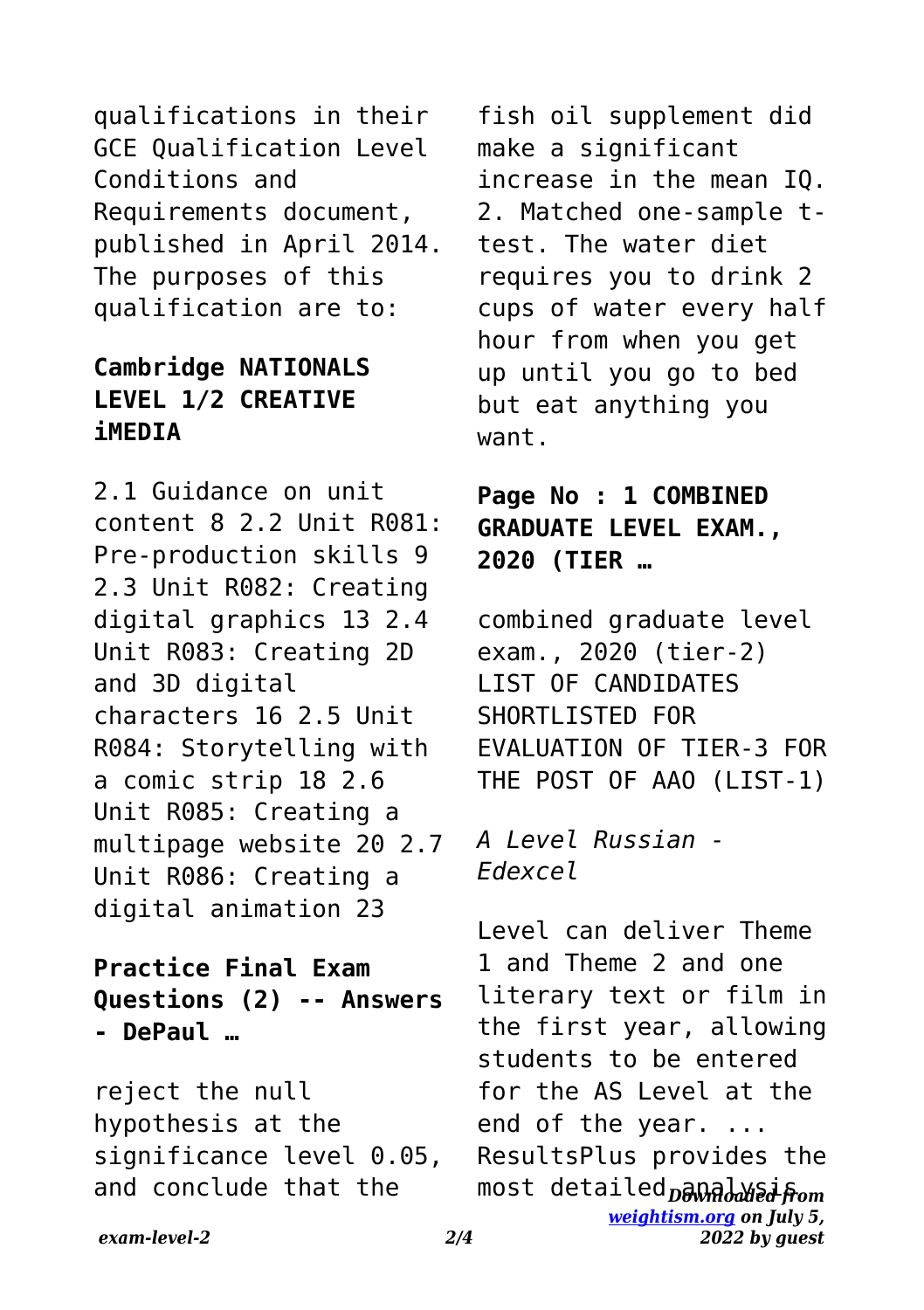*exam-level-2 3/4*

available of your students' exam performance. It can help you identify the topics and skills where further learning would benefit ...

## **Exam 2 Review Questions PHY 2425 - Exam 2 - Austin …**

Exam 2H Rev Oues.doc - 1 - Exam 2 Review Questions PHY 2425 - Exam 2 Section: 4–1 Topic: Newton's First Law: The Law of Inertia Type: Conceptual ... the mass of the object multiplied by the acceleration due to gravity at sea level, regardless of where the object is located. D) the result of the gravitational force acting on the object. ...

**SAT Online Subject Test Mathematics Level 2 - Ivy Global**

Make sure you use a No.

2 pencil. Each answer must be marked in the corresponding row on the answer sheet. Each bubble must be filled in completely and darkly within the lines. Extra marks on your answer sheet may be marked as incorrect answers and lower your score. o. Literature

Exam #2 Review Questions (Answers) ECNS 303 - D. Mark …

Exam #2 Review Questions (Answers) ECNS 303 Exam #2 will cover all the material we have covered since Exam #1. This includes the material we covered in Chapters 10, 11, 12, and 14. In addition to working these problems, ... level, and α indicates how much output responds to unexpected changes in the price level. To

*AP Physics 2 Course and Exam Description*

> *Downloaded from [weightism.org](https://weightism.org) on July 5, 2022 by guest*